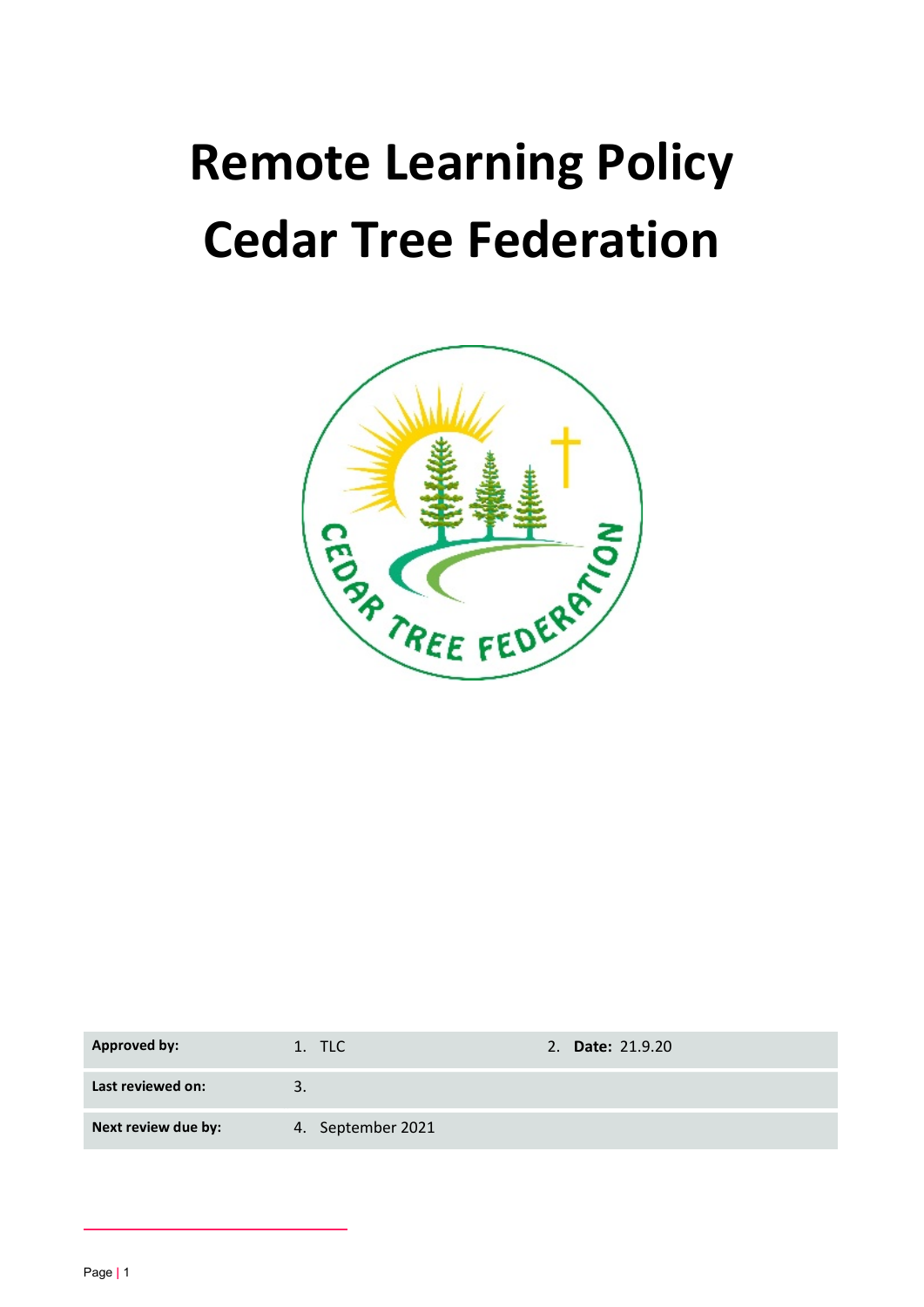### **Contents**

#### 1. Aims

This remote learning policy for staff aims to:

Ensure consistency in the approach to remote learning for pupils who aren't in school

Set out expectations for all members of the federation community with regards to remote learning

Provide appropriate guidelines for data protection

### 2. Roles and responsibilities

#### 2.1 Teachers

When providing remote learning, teachers will be available between 8.45 – 3.15 (for their normal working days).

If they are unable to work for any reason during this time, for example due to sickness or caring for a dependent, they should report this using the normal absence procedure.

When providing remote learning, teachers are responsible for:

Providing learning through:

- o A blended approach to online learning using Tapestry, Seesaw, Google Classroom/Meet
- $\circ$  Delivering two live lessons a day these may vary in length and delivery according to the age and needs of the class and the activity. Sessions will be recorded.
- $\circ$  Creating a menu of topic-based independent learning activities for the children to undertake through the week – this may cover history, geography, science, PSHE, RE or other subject
- o Signposting children to online lessons and learning opportunities through programmes such as Mathletics, Phonics Play, Book Bug Club, Accelerated Reader, White Rose Hub, Oak Academy, Times Table Rock Stars, Spelling Frame, Alphablocks, CBBs, Primary Sport, Primary Forest School, Primary Music, Charanga.
- $\circ$  Subject leaders may also offer support to teachers with suggestions for lessons and supportive resource materials
- o Setting independent learning activities by 6pm the day before
- o Uploading learning to Google classroom or the school website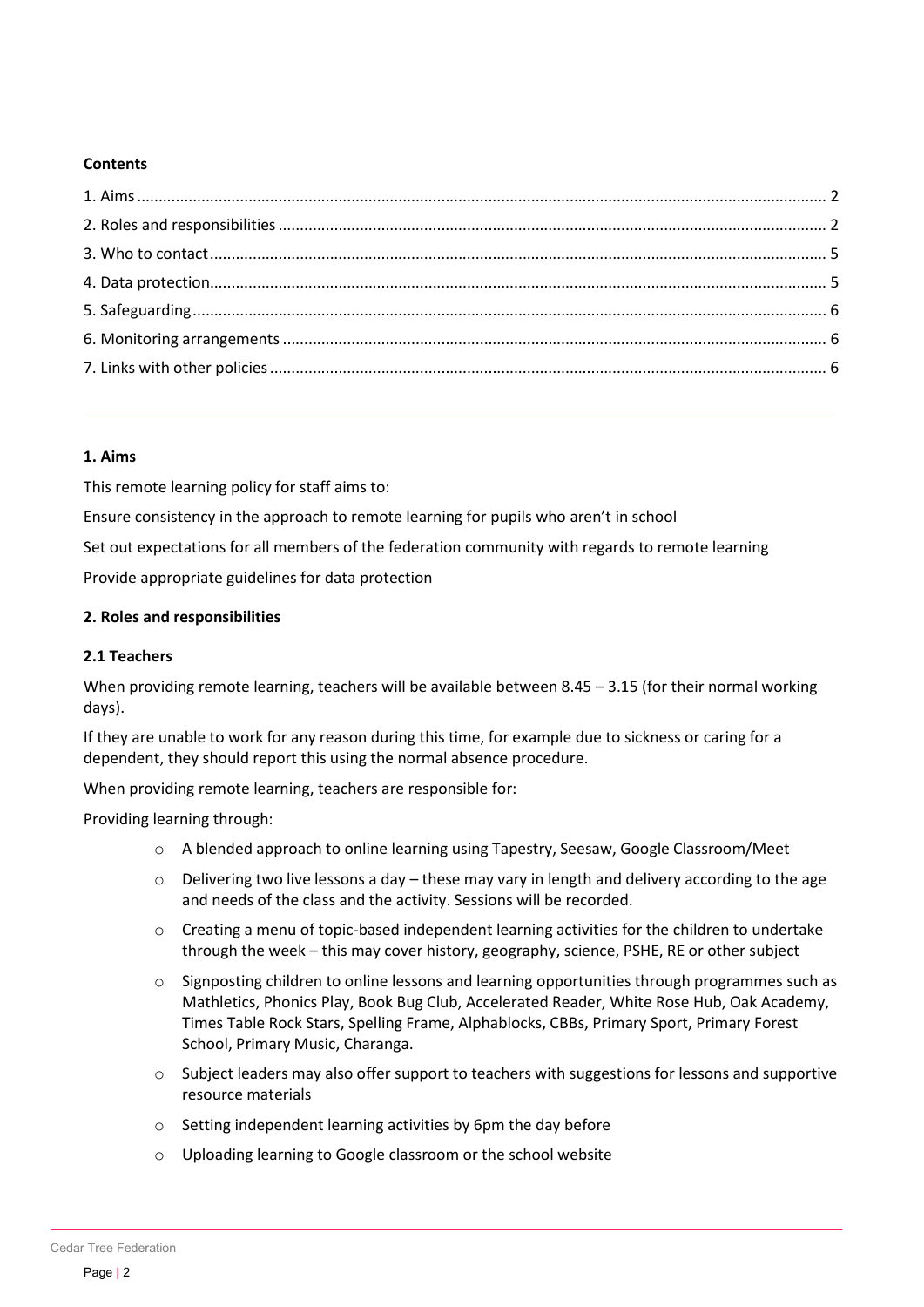o Ensuring that there is consistency across the year/subject and to make sure pupils with limited access to devices can still complete the work where possible

Providing feedback on work

- o Completed work from pupils will be uploaded using Seesaw, Tapestry or Google Classroom
- $\circ$  The teacher will provide online verbal feedback in small groups (6-8) weekly and provide remote feedback on the online platforms
- o Feedback on completed work will take place within 48 hours of receipt by the teacher

Keeping in touch with pupils and parents when not in school:

- $\circ$  Teachers are expected to make regular contact with groups of pupils via Google meet (weekly in groups of 6 or less)
- o Teachers will respond to parents by email or via Tapestry or Seesaw during working hours only
- $\circ$  Any complaints or concerns should be discussed with their phase leader prior to responding to the parents. For any safeguarding concerns, refer teachers to the section below
- $\circ$  If children fail to complete work, they should discuss this with their phase leader, HOS or disadvantaged lead so that the school can decide upon a bespoke response pertinent to that child and their family

Attending virtual meetings with staff, parents and pupils:

- o Dress will be in line with the school Code of Conduct
- $\circ$  Locations will be appropriate with nothing personal behind blank background
- o Teachers will ensure that their own children are being attended to away from where they are teaching and that no one else is in the room

#### 2.2 Teaching Assistants

#### Teaching assistants will be available for their normal working hours.

If they are unable to work for any reason during this time, for example due to sickness or caring for a dependent, they should report this using the normal absence procedure.

If assisting with remote learning, teaching assistants may work with children in pairs or small groups. Where a TA is working with a child on a 1:1 basis, an adult must be in the room accompanying the child. Sessions should be recorded.

Sessions may include:

- o Supporting friendship groups
- o Leading reading sessions in pairs/small groups
- o Play phonic and number games
- o Paired targeted maths support
- o Story times
- o Funfit sessions
- o PSHE sessions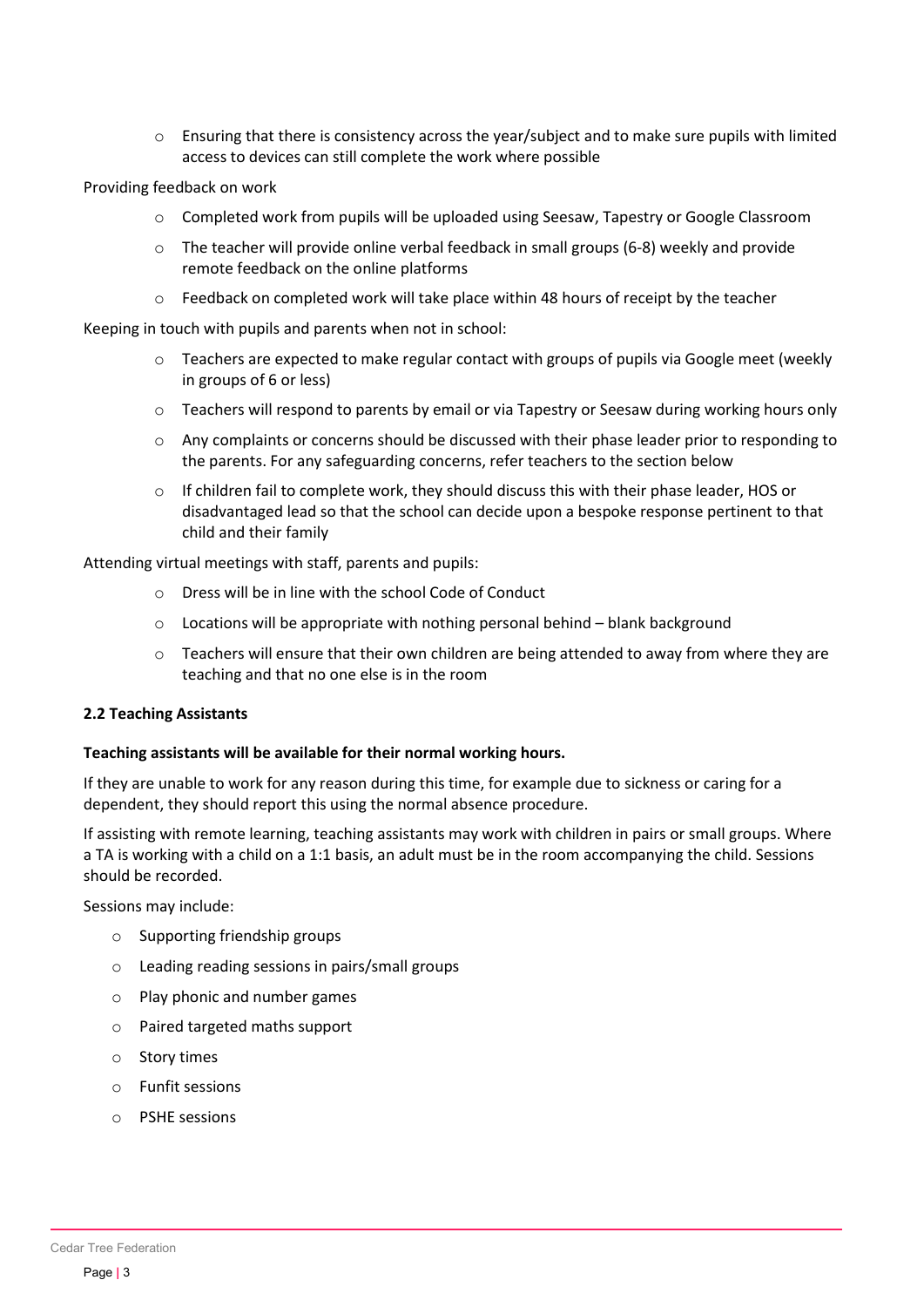Attending virtual meetings with staff, parents and pupils:

- o Dress will be in line with the school Code of Conduct
- $\circ$  Locations will be appropriate with nothing personal behind blank background
- $\circ$  Teachers assistants will ensure that their own children are being attended to away from where they are teaching and that no one else is in the room

#### 2.3 Subject leads

Alongside their teaching responsibilities, subject leads are responsible for:

- $\circ$  Considering whether any aspects of the subject curriculum need to change to accommodate remote learning
- o Working with teachers teaching their subject remotely to make sure all work set is appropriate and consistent
- o Working with other subject leads and senior leaders to make sure work set remotely across all subjects is appropriate and consistent, and deadlines are being set an appropriate distance away from each other
- $\circ$  Monitoring the remote work set by teachers in their subject explain how they'll do this, such as through regular meetings with teachers or by reviewing work set
- o Alerting teachers to resources they can use to teach their subject remotely

#### 2.4 Senior leaders

Alongside any teaching responsibilities, senior leaders are responsible for:

- $\circ$  Co-ordinating the remote learning approach across their phase under the guidance of the heads of school and executive HT
- o Monitoring the effectiveness of remote learning through holding regular achievement team meetings with teachers and subject leaders, reviewing work set or reaching out for feedback from pupils and parents
- o Supporting the heads of school and executive HT in monitoring the security of remote learning systems, including data protection and safeguarding considerations

#### 2.5 Designated safeguarding lead

The DSL is responsible for:

- o Co-ordinate weekly/daily phone calls for targeted families
- o Provide advice and support family support worker
- o Co-ordinate distribution of hampers/food parcels and vouchers to vulnerable families

#### 2.6 IT staff

IT staff are responsible for:

- o Resolving issues with systems used to set and collect work
- o Helping staff and parents with any technical issues they're experiencing
- o Reviewing the security of remote learning systems and flagging any data protection breaches to the data protection officer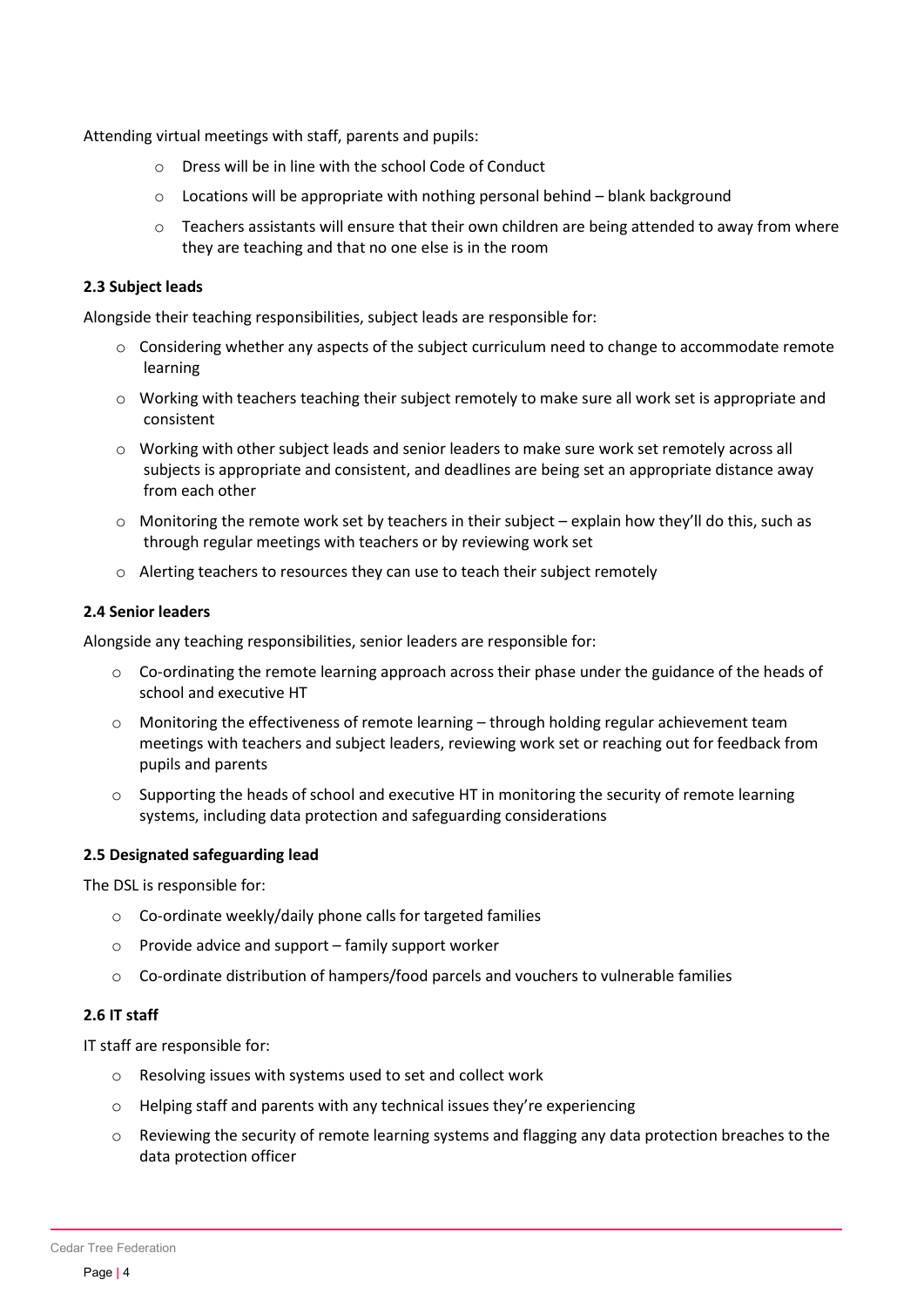o Assisting pupils and parents with accessing the internet or devices

#### 2.7 Pupils and parents

Staff can expect pupils learning remotely to:

- $\circ$  Be contactable during the school day although consider they may not always be in front of a device the entire time
- o Complete work to the deadline set by teachers
- o Seek help if they need it, from teachers or teaching assistants
- o Alert teachers if they are not able to complete work

Staff can expect parents with children learning remotely to:

- $\circ$  Make the school aware if their child is sick or otherwise cannot complete work
- $\circ$  Seek help from the school if they need it if you know of any resources staff should point parents towards if they're struggling, include those here
- o Be respectful when making any complaints or concerns known to staff

### 2.8 Governing board

The governing board is responsible for:

- $\circ$  Monitoring the school's approach to providing remote learning to ensure education remains as high quality as possible
- $\circ$  Ensuring that staff are certain that remote learning systems are appropriately secure, for both data protection and safeguarding reasons

## 3. Who to contact

If staff have any questions or concerns about remote learning, they should contact the following individuals:

- o Issues in setting work talk to the relevant subject lead or SENDCO
- o Issues with behaviour talk to the relevant head of phase or SENDCo
- $\circ$  Issues with IT talk to IT staff
- o Issues with their own workload or wellbeing talk to their line manager
- o Concerns about data protection talk to the data protection officer
- o Concerns about safeguarding talk to the DSL

#### 4. Data protection

#### 4.1 Accessing personal data

When accessing personal data for remote learning purposes.

- o Data can be accessed on the secure SIMs system or on the school server
- o Using school devices not their own personal ones